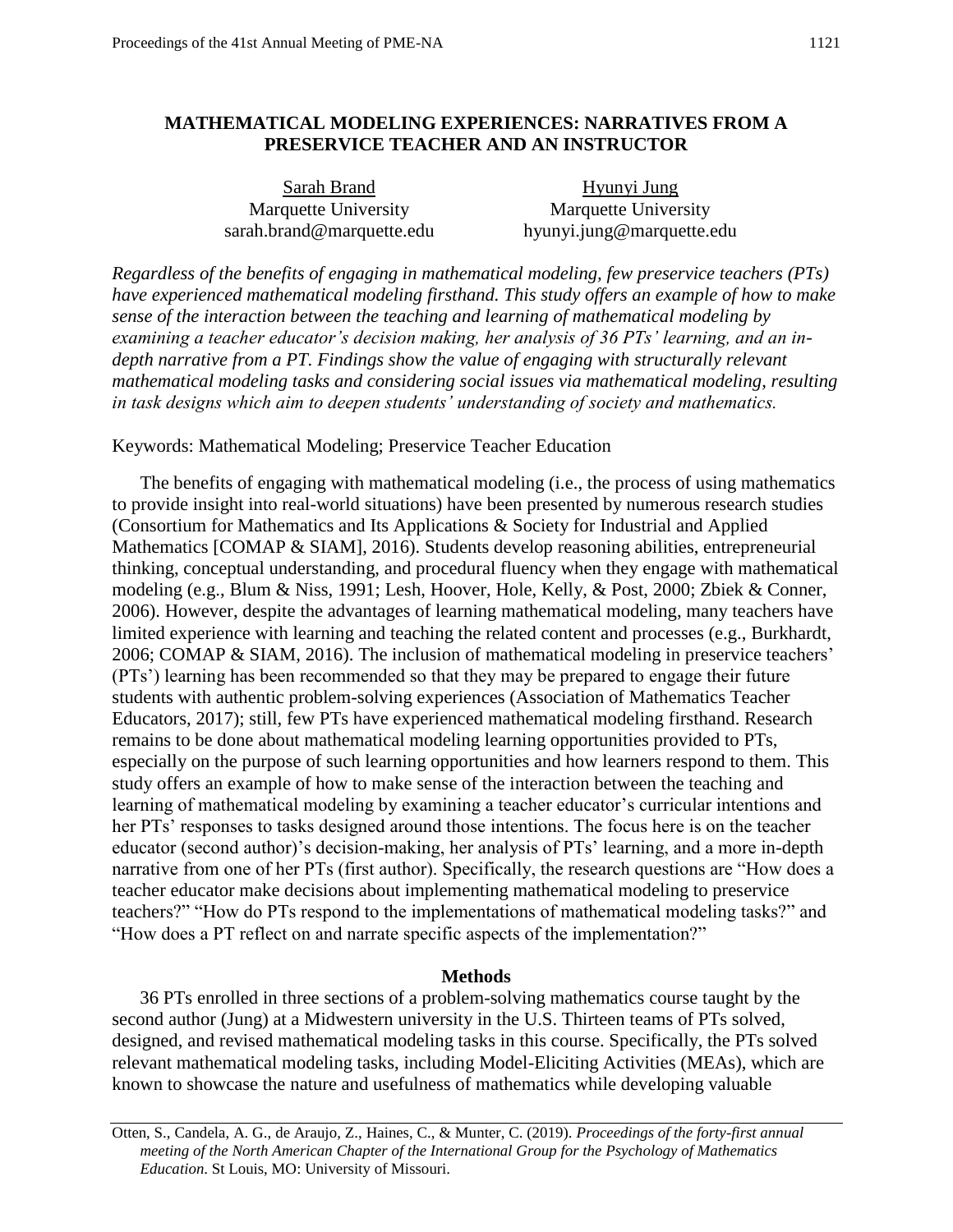everyday skills (Lesh et al., 2000). PTs also reflected on their own learning and relevant literature related to mathematical modeling (e.g., English, Fox, & Watters, 2005). They then collaboratively designed mathematical modeling tasks and revised them based on peer feedback. The course resulted in the following data sources: (a) audio-recordings of individual interviews focusing on PTs' learning of mathematical modeling; (b) 26 team solutions for two mathematical tasks (13 solutions for each task); (c) 25 mathematical modeling tasks designed by PT teams; (d) and PTs' individual reflections on their learning.

Data analysis involved two phases. During the first phase, Jung and her colleagues analyzed data sources collected from 36 PTs and found the overall learning opportunities related to mathematical modeling (Jung & Magiera, 2018). This analysis was used to describe Jung's analyses of the 36 PTs' learning opportunities. The second phase focused on the learning experiences of the first author (Brand). Among the 36 PTs, Brand was uniquely interested in multitiered teaching experiments (Lesh & Kelly, 2000) and the analysis of her learning of mathematical modeling. Brand's products included her team's written solutions to two MEAs, two written mathematical modeling problems designed by her team, and seven individual journal reflections that documented her learning of mathematical modeling. Upon dissecting her solutions to tasks, Brand noted themes embedded within her processes of developing mathematical constructs as she solved or designed mathematical modeling problems. Then, analyzing her reflections, Brand focused on what she learned from each activity and documented evidence of changes revealed from each journal reflection (Strauss & Corbin, 1998). The following section outlines the overall learning experiences of 36 PTs as intended and analyzed by Jung, followed by Brand's narratives of her own learning.

## **Results**

### **PTs as Problem Solvers**

**Jung's intention and initial analysis of student work.** To engage PTs with mathematical modeling as learners, Jung first selected the Fun on the Field MEA (Chamberlin, 2000), which required PTs to split 15 individuals into three equal teams for a school's field day. To sort the students, four categories of data were provided: each individual's 100-meter dash time, 800 meter run time, high jump height, and whether they passed a fitness test. When she analyzed PTs' initial work on this MEA, Jung found that only five out of 13 teams demonstrated a sophisticated sorting method that considered all four categories of data. Jung asked each team to review other teams' work and provide peer feedback (West, Williams, & Williams, 2013). She then provided the Volleyball MEA as a follow-up activity because it was mathematically connected to the Fun on the Field MEA but required more complex thinking about large datasets. By way of explication, the Volleyball MEA engaged PTs to split 18 individuals into three equal teams for a volleyball summer camp. Compared to the Fun on the Field MEA, the Volleyball MEA required a more involved usage of ranking systems and quantification processes, as it supplied additional data sets, including qualitative data (e.g., coach's comments). Jung's anlysis of PTs' work on the Volleyball MEA revealed that most teams (12 out of the 13 teams) considered all the data sets and used ranking methods to represent their sorting system.

**Brand: My narrative.** As my partner and I began solving the Fun on the Field MEA, I proposed using a point system which assigned points to individuals' results based on predetermined intervals for each category, excluding the fitness test results. My partner, however, expressed a concern that my procedure failed to differentiate between individuals whose results fell in the same point interval. Suggesting we rank individuals within each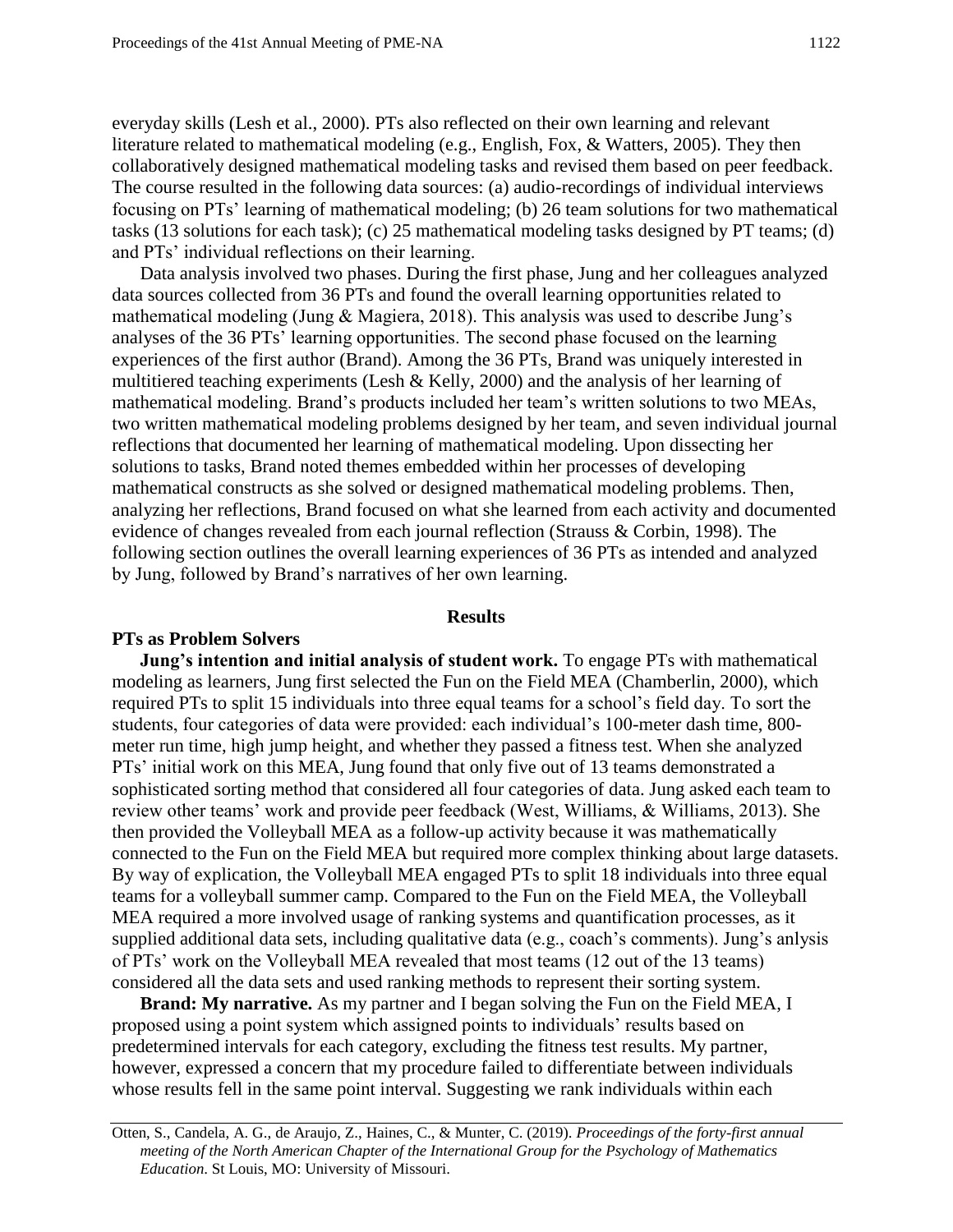category, my partner encouraged me to consider both our avenues for solution. As we continued, my partner and I wanted to ensure that our solution strategy utilized all the data provided. Thus, we needed to determine how to include the participants' fitness test scores. Initially, we chose to assign 1 point to individuals who passed the test and 0 points to those who did not. Upon review, though, we recognized two flaws with this plan. For one, according to our ranking system, a lower score indicated a more athletically inclined individual. Receiving additional points for passing a fitness test would increase that individual's score, making them appear less physically adept than he or she was. To fix this, we quickly decided to add 0 points to an individual's score for passing the test. For our second concern, I was apprehensive about how uninfluential the fitness test results were on the subjects' final scores. I recommended that we add 5 points to the scores of those who failed, while still adding 0 points to the scores of those who passed. My partner agreed that this would generate an appropriate effect on the subjects' final scores.

Overall, my learning from this MEA included growth in my recognition and application of justifiable strategies, open-mindedness to others' skillsets, and receptivity to revisions. I also grasped that mathematical modeling allows for students to continuously revise their models until a desirable outcome is reached. Resultingly, when my partner and I completed the Volleyball MEA, we paid close attention to our peers' feedback and strategies from the Fun on the Field MEA. Having two opportunities to engage in similar MEAs encouraged my peers and me to develop more evolved mathematical reasoning skills and problem-solving strategies.

# **PTs as Designers: First Task**

**Jung's intention and initial analysis of student work.** Jung later incorporated a problemposing activity in her course. She also provided PTs opportunities to revise their tasks based on peer feedback, followed by instructor feedback. Her analysis of 36 PTs' invented tasks revealed improvements from the initial tasks to the revised tasks. Most PTs refined their tasks to make them more realistic and mathematically sound. Specifically, they developed diverse mathematical modeling tasks, including contexts such as Christmas tree decorating, a dream vacation plan, and designing a park.

 into three groups of equal academic caliber for a group project. **Brand: My narrative.** When designing my first modeling task, I frequently evaluated my group's problem to ensure it met the mathematical modeling problem criteria discussed in class and required students to (a) make assumptions about and predict a realistic context; (b) create and verify mathematical models; and (c) provide complex solutions beyond numerical results. Because my group was anxious about meeting these standards in our first original MEA, we chose to create a task which elicited strategies we had applied when solving previous MEAs. The result was an MEA, titled "Ms. Penny's Classroom," similar in mathematical structure to the Fun on the Field and Volleyball MEAs. Specifically, the task required students to split 15 students

Despite the similarities between our problem and those we had solved in class, a new strategy could emerge from this problem: using qualitative data as a tool for revision. My team recognized that quantifying comments on students' behavior (e.g., "well-behaved and a great student") was not entirely feasible. We instead chose to use that dataset as a mechanism to adjust our initial groupings. Creating a new MEA thus broadened my supply of problem-solving strategies. Additionally, I developed an understanding of mathematical modeling as an enriching instructional experience because of its relevance to students' realities.

# **PTs as Designers: Second Task**

**Jung's intention and initial analysis of student work.** Although the contexts of the first tasks that PTs developed were relevant to target students of their choices (e.g., Christmas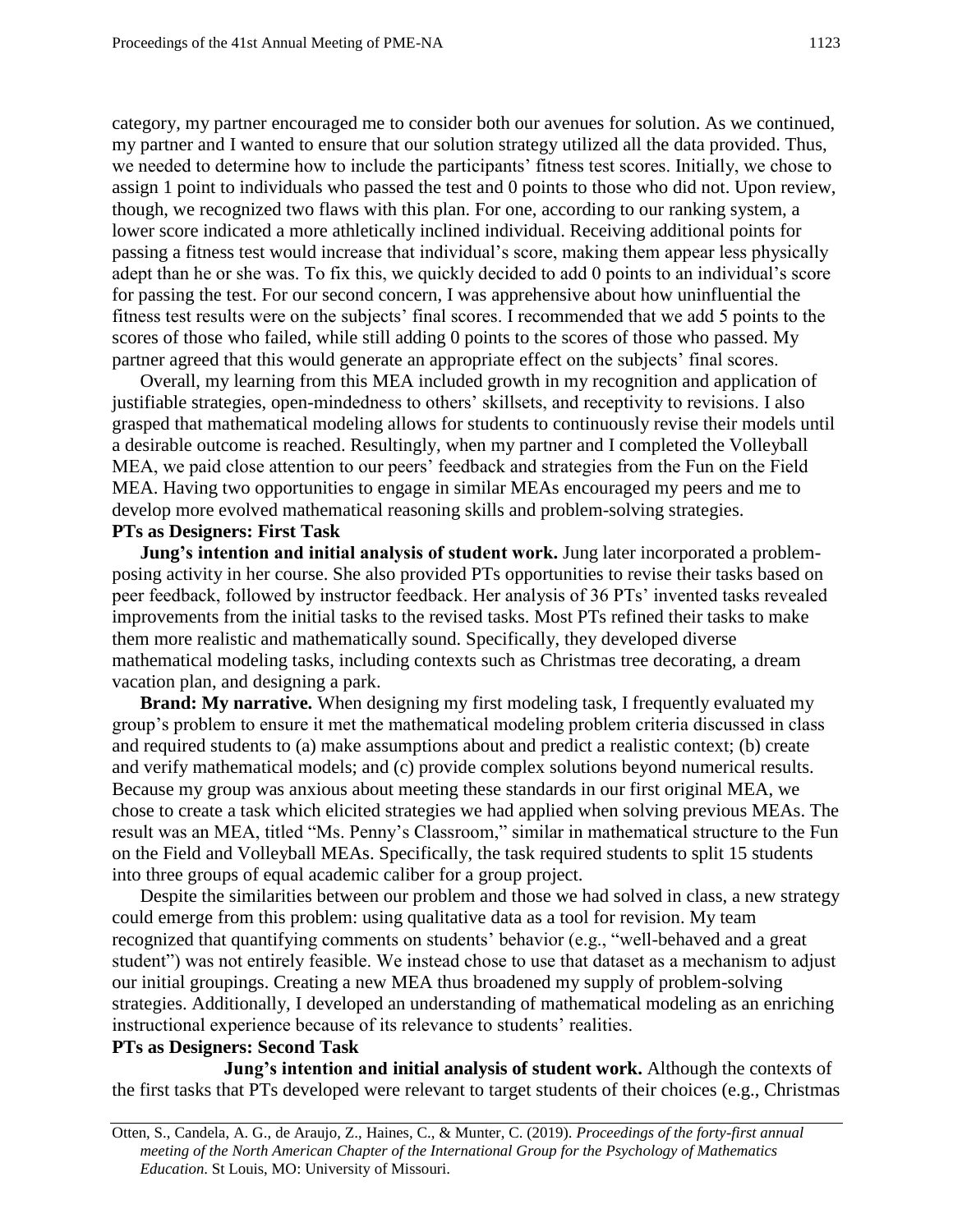tree, academic grouping), Jung wanted PTs to consider critical aspects of the real world. She believed it to be crucial that PTs encourage students to critically interpret the world using mathematics (Gutstein & Peterson, 2005). PTs were asked to share unfair or unjust experiences their future students may face in their lives or world. With these experiences in mind, PTs collaboratively developed a mathematical modeling task with a critical context.

**Brand: My narrative**. My partner and I wished to create a problem which did not ask students to group individuals or items, as we felt we had exhausted this type of context. After much consideration, we recalled the garbage pollution in our city and chose to focus our task on a solution for widespread littering. We also wanted to involve spacial concepts in our problem through the use of a map. Our problem "Preventing Litter in the City" emerged, involving data reasoning strategies we'd encountered in previous MEAs. Further, a new strategy, which we dubbed "grouping," became necessary for my team to both teach and solve our problem. For example, I chose to group two trash cans with every recycling bin in my solution. I also wanted the task to demonstrate my own beliefs that since we should involve "students in social and political conflicts…we should ensure that the implications in our math problems allow this" [Reflection 6]. To do so, I incorporated my students' city of residence in the problem, thereby encouraging them to take action within their own community. Ultimately, by creating this task, I learned the importance of choosing justice-oriented contexts for mathematical modeling tasks. I saw how teaching mathematics can be more engaging, interdisciplinary, and useful for developing students' knowledge of social justice.

### **Conclusion**

Through the reflective processes, the authors illustrated practical and research knowledge that influenced the decisions a teacher educator and a PT made throughout mathematical modeling problem-solving and problem-posing experiences. As Diefes-Dux and Capobianco (2008) proposed, reflection supports a better understanding of the complex, interrelated sets of situations that teaching and learning requires. When this line of thinking is organized and connected, it often leads to new knowledge or action (Diefes-Dux & Capobianco, 2008).

The reflective nature of this self-study contributes to mathematics education in three ways. First, this-self study describes both the instructor's intentions for and analyses of 36 PTs' mathematical modeling experiences, as well as one PT's narrative of her learning. The perspectives from both the instructor and PT provide evidence of learning and changes in action, which would remain uncaptured were only one of these lenses considered. The results show that each participant was an active decision maker (Mundry, Britton, Raizen, & Loucks-Horsley, 2000), acting in different, evolving directions (Lesh & Kelly, 2000). Second, both the instructor's and PT's reflections reveal the value of engaging with structurally relevant mathematical modeling tasks (Ärlebäck, Doerr, & O'Neil, 2013; Doerr, 2016). The PTs used more sophisticated ways of data reasoning, including the analysis of qualitative data, when they engaged with two related mathematical modeling tasks. Brand's narrative detailed decisions she made when solving and posing mathematical modeling problems, ultimately contributing to a better understanding of her process of engaging with complex mathematical modeling activities. Last, the study details the rationales of how a PT created mathematical modeling tasks regarding societal issues. PTs were encouraged to design tasks that aimed to deepen students' understanding of society. Such results around mathematical modeling problem-posing activities extend findings from previous studies about PTs' problem-posing activities focusing on word problems (Tichà & Hošpesovà, 2010) or other modeling problems (Paolucci & Wessels, 2007).